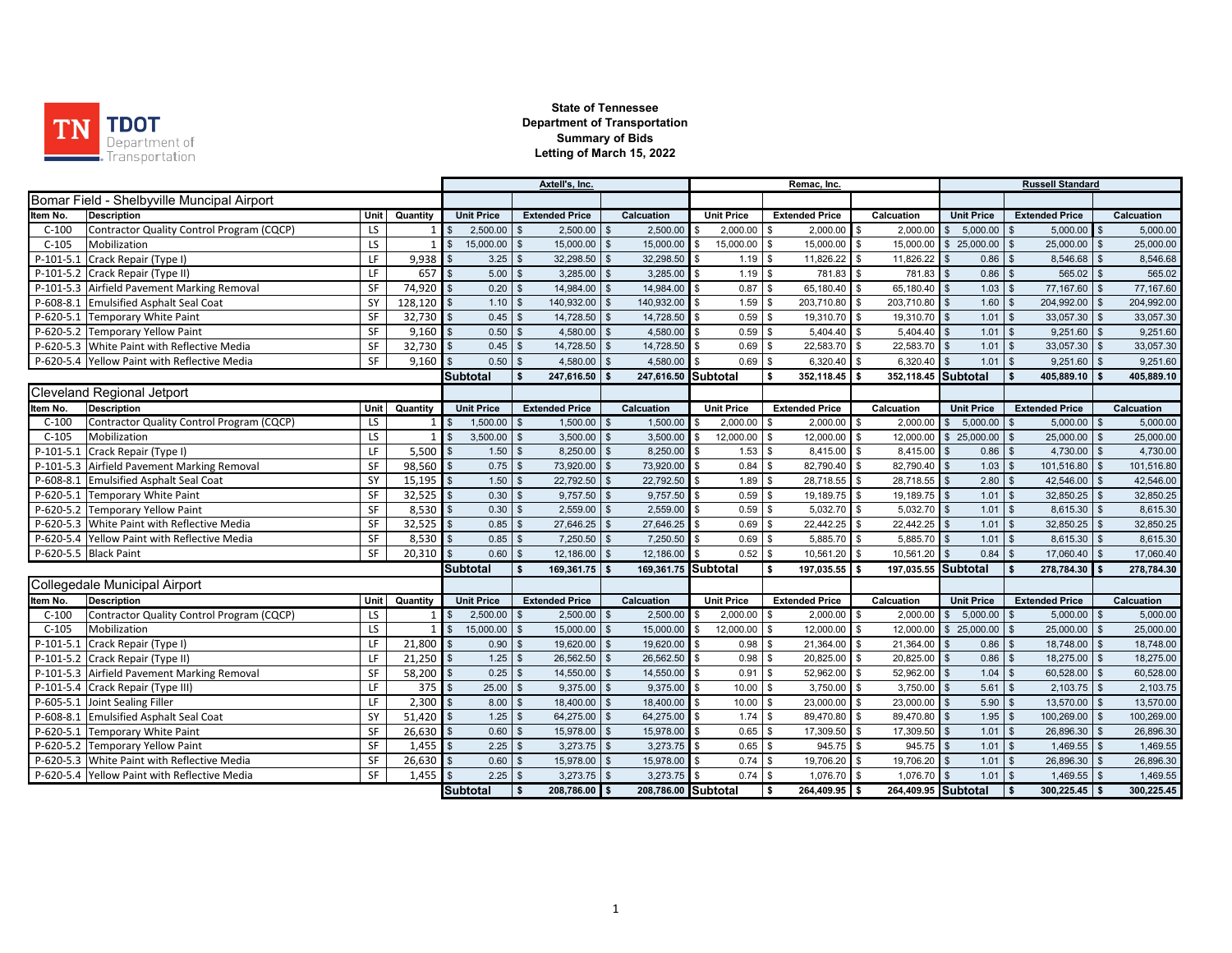

 $\sim$ 

|             |                                              |      | Axtell's, Inc. |                            |                        |                       |                    |                     | Remac, Inc.              |                                 |               | <b>Russell Standard</b>        |                               |                            |               |            |  |
|-------------|----------------------------------------------|------|----------------|----------------------------|------------------------|-----------------------|--------------------|---------------------|--------------------------|---------------------------------|---------------|--------------------------------|-------------------------------|----------------------------|---------------|------------|--|
|             | <b>Crossville Memorial Airport</b>           |      |                |                            |                        |                       |                    |                     |                          |                                 |               |                                |                               |                            |               |            |  |
| Item No.    | <b>Description</b>                           | Unit | Quantity       | <b>Unit Price</b>          |                        | <b>Extended Price</b> |                    | Calcuation          | <b>Unit Price</b>        | <b>Extended Price</b>           |               | Calcuation                     | <b>Unit Price</b>             | <b>Extended Price</b>      |               | Calcuation |  |
| $C-100$     | Contractor Quality Control Program (CQCP)    | LS.  |                | 2,500.00                   | $\mathbf{s}$           | 2,500.00              | <b>S</b>           | 2,500.00            | 2,000.00<br>$\mathbf{s}$ | 2,000.00<br><b>S</b>            | <sup>\$</sup> | 2,000.00                       | $5,000.00$ \$<br>$\mathbb{S}$ | 5,000.00                   |               | 5,000.00   |  |
| $C-105$     | Mobilization                                 | LS   |                | 7,500.00                   | $\mathbf{s}$           | 7,500.00              |                    | 7,500.00            | 10,000.00<br>\$.         | 10,000.00<br>$\mathbf{\hat{s}}$ | \$            | 10,000.00                      | \$25,000.00                   | 25,000.00                  | $\mathbf{s}$  | 25.000.00  |  |
| $P-101-5.1$ | Crack Repair (Type I)                        | LF   | 71,236         | 0.65                       | $\mathbb{S}$           | 46,303.40             | $\mathfrak{L}$     | 46,303.40           | 1.03                     | l \$<br>73,373.08               | \$            | 73,373.08                      | $0.86$ \$                     | 61,262.96                  |               | 61,262.96  |  |
|             | P-101-5.2 Crack Repair (Type II)             | LF   | 27.411         | 0.90                       | \$                     | 24,669.90             |                    | 24,669.90           | 1.03                     | 28,233.33<br>$\sqrt{3}$         | \$            | 28,233.33                      | 0.86                          | 23,573.46<br>\$            |               | 23,573.46  |  |
|             |                                              |      |                | <b>Subtotal</b>            | $\mathbf{s}$           | 80,973.30             | - \$               | 80,973.30 Subtotal  |                          | \$<br>113,606.41                | s.            | 113,606.41                     | Subtotal                      | 114,836.42<br>$\mathbf{s}$ |               | 114,836.42 |  |
|             | Franklin County Airport - Sewanee            |      |                |                            |                        |                       |                    |                     |                          |                                 |               |                                |                               |                            |               |            |  |
| Item No.    | <b>Description</b>                           | Unit | Quantity       | <b>Unit Price</b>          |                        | <b>Extended Price</b> |                    | Calcuation          | <b>Unit Price</b>        | <b>Extended Price</b>           |               | Calcuation                     | <b>Unit Price</b>             | <b>Extended Price</b>      |               | Calcuation |  |
| $C-100$     | Contractor Quality Control Program (CQCP)    | LS.  | $1 \vert$      | 2,500.00<br>-\$            | $\mathfrak{L}$         | 2,500.00              | <b>\$</b>          | 2,500.00            | 2,000.00<br>\$           | $2,000.00$ \$<br><b>S</b>       |               | 2,000.00                       | $5,000.00$ \$<br>\$           | $5,000.00$ \$              |               | 5,000.00   |  |
| $C-105$     | Mobilization                                 | LS   | 1              | $\mathbf{s}$<br>10,000.00  | $\mathbb{S}$           | 10,000.00             |                    | 10,000.00           | 10,000.00<br>\$          | 10,000.00<br>\$                 | \$            | 10,000.00                      | \$25,000.00                   | 25,000.00                  |               | 25,000.00  |  |
| P-101-5.    | Crack Repair (Type I)                        | LF   | 7,750          | 1.00                       | $\mathfrak s$          | 7,750.00              | $\mathbf{s}$       | 7,750.00            | 1.09                     | 8,447.50<br>\$                  | \$            | 8,447.50                       | 0.86                          | 6,665.00                   |               | 6,665.00   |  |
|             | P-101-5.2 Crack Repair (Type II)             | LF   | 13,100         | 1.25                       | $\mathfrak s$          | 16,375.00             | $\mathfrak{F}$     | 16,375.00           | 1.09<br>\$.              | 14,279.00<br>l \$               | $\mathbb{S}$  | 14,279.00                      | $0.86$ \$                     | 11,266.00                  | $\mathbb{S}$  | 11,266.00  |  |
|             | P-101-5.3 Airfield Pavement Marking Removal  | SF   | 27,900         | 0.50                       | $\mathbf{s}$           | 13,950.00             |                    | 13,950.00           | 0.96<br>\$               | 26,784.00<br>$\mathbf{s}$       | \$            | 26,784.00                      | 1.07                          | 29,853.00                  |               | 29,853.00  |  |
|             | P-101-5.4 Crack Repair (Type III)            | LF   | 2,625          | $\mathbf{s}$               | 5.00<br>$\sqrt{S}$     | 13,125.00             | $\mathbf{f}$       | 13,125.00           | 5.00                     | $\mathfrak s$<br>13,125.00      | \$            | 13,125.00                      | $11.00$ \$                    | 28,875.00                  |               | 28,875.00  |  |
|             | P-608-8.1 Emulsified Asphalt Seal Coat       | SY   | 32,735         | 1.02<br>$\mathfrak{s}$     | $\mathbb{S}$           | 33,389.70             | $\mathbf{\hat{s}}$ | 33,389.70           | 1.61<br>\$               | 52,703.35<br>$\mathbf{s}$       | $\mathbf{s}$  | 52,703.35                      | 2.05                          | 67,106.75<br>$\mathbf{s}$  | $\mathbf{s}$  | 67,106.75  |  |
|             | P-620-5.1 Temporary White Paint              | SF   | 12,715         | 0.50<br>\$                 | \$                     | 6.357.50              |                    | 6.357.50            | 0.66                     | 8.391.90<br>- \$                | \$            | 8.391.90                       | 1.01                          | 12.842.15                  |               | 12.842.15  |  |
|             | P-620-5.2 Temporary Yellow Paint             | SF   | 1,450          | $\mathfrak{s}$             | 0.75<br>$\mathfrak s$  | 1,087.50              | $\mathbf{f}$       | 1,087.50            | 0.66                     | 957.00<br>\$                    | \$            | 957.00                         | 1.01                          | 1,464.50                   |               | 1,464.50   |  |
|             | P-620-5.3 White Paint with Reflective Media  | SF   | 12,715         | 0.50<br>$\mathfrak{s}$     | $\mathfrak s$          | 6,357.50              | \$                 | 6,357.50            | 0.77<br>\$               | $\sqrt{3}$<br>9,790.55          | \$            | 9,790.55                       | 1.01                          | $12,842.15$ \$             |               | 12,842.15  |  |
|             | P-620-5.4 Yellow Paint with Reflective Media | SF   | 1,450          | 0.75                       | $\mathbf{s}$           | 1,087.50              |                    | 1.087.50            | 0.77                     | 1,116.50<br>l \$                | \$            | 1,116.50                       | 1.01                          | 1,464.50                   |               | 1,464.50   |  |
|             |                                              |      |                | <b>Subtotal</b>            | $\sqrt{2}$             | 111,979.70 \$         |                    | 111,979.70 Subtotal |                          | 147,594.80<br>s.                | l S           | 147,594.80                     | <b>Subtotal</b>               | 202,379.05<br>- \$         | S.            | 202,379.05 |  |
|             |                                              |      |                |                            |                        |                       |                    |                     |                          |                                 |               |                                |                               |                            |               |            |  |
|             | Jackson County Airport                       |      |                |                            |                        |                       |                    |                     |                          |                                 |               |                                |                               |                            |               |            |  |
| Item No.    | <b>Description</b>                           | Unit | Quantity       | <b>Unit Price</b>          |                        | <b>Extended Price</b> |                    | Calcuation          | <b>Unit Price</b>        | <b>Extended Price</b>           |               | Calcuation                     | <b>Unit Price</b>             | <b>Extended Price</b>      |               | Calcuation |  |
| $C-100$     | Contractor Quality Control Program (CQCP)    | LS.  |                | 2,500.00                   | $\mathbb{S}$           | 2,500.00              | <b>\$</b>          | 2,500.00            | 2,000.00<br>$\mathbf{s}$ | 2,000.00<br>\$                  | \$            | 2,000.00                       | $5,000.00$ \$<br>$\mathbb{S}$ | 5,000.00                   |               | 5,000.00   |  |
| $C-105$     | Mobilization                                 | LS   |                | 5,000.00<br>$\mathfrak{L}$ | $\mathbb{S}$           | 5,000.00              | $\mathfrak{F}$     | 5,000.00            | 10,000.00<br>\$.         | 10,000.00<br>\$                 | \$            | 10,000.00                      | \$25,000.00                   | 25,000.00<br>$\mathbf{s}$  | $\mathbb{S}$  | 25,000.00  |  |
| $P-101-5.1$ | Crack Repair (Type I)                        | LF   | 5,232          | 3.00<br>$\mathfrak{s}$     | $$\mathbb{S}$$         | 15,696.00             | $\mathbf{S}$       | 15,696.00           | 1.53                     | $\mathbf{s}$<br>8,004.96        | \$            | 8,004.96                       | 0.86                          | 4,499.52                   |               | 4,499.52   |  |
|             | P-101-5.3 Airfield Pavement Marking Removal  | SF   | 36,330         | 0.45                       | $\mathbb{S}$           | 16,348.50             | $\mathbf{f}$       | 16,348.50           | 0.93                     | l \$<br>33,786.90               | \$            | 33,786.90                      | $1.06$ \$                     | 38,509.80                  |               | 38,509.80  |  |
|             | P-608-8.1 Emulsified Asphalt Seal Coat       | SY   | 44,175         | 1.10<br>$\mathfrak{s}$     | $\mathbf{s}$           | 48.592.50             |                    | 48,592.50           | 1.61<br>\$               | 71,121.75<br>l \$               | \$            | 71,121.75                      | 1.95                          | 86,141.25                  | $\mathbf{s}$  | 86,141.25  |  |
|             | P-620-5.1 Temporary White Paint              | SF   | 15,475         | 0.50<br>\$                 | $\mathfrak s$          | 7,737.50              | $\mathbf{S}$       | 7,737.50            | 0.65<br>\$               | $\sqrt{3}$<br>10,058.75         | \$            | 10,058.75                      | 1.01                          | 15,629.75                  | $\mathbb{S}$  | 15,629.75  |  |
|             | P-620-5.2 Temporary Yellow Paint             | SF   | 1,580          | 0.85                       | $\mathfrak s$          | 1,343.00              | <b>\$</b>          | 1,343.00            | 0.65                     | $\sqrt{3}$<br>1,027.00          | $\sqrt{3}$    | 1,027.00                       | 1.01                          | 1,595.80                   |               | 1,595.80   |  |
|             | P-620-5.3 White Paint with Reflective Media  | SF   | 15,475         | 0.50<br>$\mathfrak{L}$     | $\mathbb{S}$           | 7,737.50              |                    | 7,737.50            | 0.74<br>\$               | 11,451.50<br>l \$               | \$            | 11,451.50                      | 1.01                          | 15,629.75                  | $\mathbf{\$}$ | 15,629.75  |  |
|             | P-620-5.4 Yellow Paint with Reflective Media | SF   | 1,580          | 0.85                       | $\mathfrak{L}$         | 1,343.00              |                    | 1,343.00            | 0.74                     | 1,169.20<br>l \$                | \$            | 1,169.20                       | 1.01                          | 1,595.80                   |               | 1,595.80   |  |
|             |                                              |      |                | <b>Subtotal</b>            | $\mathbf{s}$           | 106,298.00            |                    | 106,298.00 Subtotal |                          | 148,620.06<br>s.                | l S           | 148,620.06 Subtotal            |                               | 193,601.67<br>Ŝ.           |               | 193,601.67 |  |
|             | Lafayette Municipal Airport                  |      |                |                            |                        |                       |                    |                     |                          |                                 |               |                                |                               |                            |               |            |  |
| Item No.    | <b>Description</b>                           | Unit | Quantity       | <b>Unit Price</b>          |                        | <b>Extended Price</b> |                    | Calcuation          | <b>Unit Price</b>        | <b>Extended Price</b>           |               | Calcuation                     | <b>Unit Price</b>             | <b>Extended Price</b>      |               | Calcuation |  |
| $C-100$     | Contractor Quality Control Program (CQCP)    | LS.  |                | 500.00                     | \$                     | 500.00                |                    | 500.00              | 2,000.00                 | 2,000.00<br>\$                  |               | 2.000.00                       | 5,000.00<br>\$.               | 5,000.00                   |               | 5,000.00   |  |
| $C-105$     | Mobilization                                 | LS.  | $\mathbf{1}$   | 1,000.00<br>\$             | $\mathbb{S}$           | 1,000.00              | \$                 | 1,000.00            | 5,000.00                 | l \$<br>$5,000.00$ \$           |               | 5,000.00                       | $$25,000.00$ \\$              | 25,000.00                  | \$            | 25,000.00  |  |
|             | P-101-5.1 Crack Repair (Type I)              | LF   | 2,875          | 3.00<br>$\mathbf{s}$       | \$                     | 8,625.00              | $\mathbf{S}$       | 8,625.00            | 1.99                     | 5,721.25<br>\$                  | \$            | 5,721.25                       | $0.86$ \$                     | 2,472.50                   | $\mathbb{S}$  | 2,472.50   |  |
| $P-101-5.3$ | Airfield Pavement Marking Removal            | SF   | 1,790          | $\mathfrak{s}$<br>4.00     | $\mathbb{S}$           | 7,160.00              | $\mathbf{\hat{s}}$ | 7,160.00            | 5.00                     | $\sqrt{3}$<br>8,950.00          | . \$          | 8,950.00                       | $1.95$ \$                     | 3,490.50                   |               | 3,490.50   |  |
|             | P-608-8.1 Emulsified Asphalt Seal Coat       | SY   | 16,705         | 1.85<br>$\mathfrak{s}$     | \$                     | 30,904.25             | \$                 | 30,904.25           | 1.89<br><b>S</b>         | 31,572.45<br>l \$               | $\mathbf{s}$  | 31,572.45                      | $2.04$ \$                     | 34,078.20                  | \$            | 34,078.20  |  |
|             | P-620-5.2 Temporary Yellow Paint             | SF   | 1,790          | 1.25                       | \$                     | 2,237.50              |                    | 2,237.50            | 1.00                     | \$<br>1,790.00                  | \$            | 1,790.00                       | 1.01                          | 1,807.90                   |               | 1,807.90   |  |
|             | P-620-5.4 Yellow Paint with Reflective Media | SF   | 1,790          |                            | 1.25<br>$\mathfrak{s}$ | 2,237.50              |                    | 2,237.50            | 1.50                     | \$<br>2,685.00                  |               | 2,685.00<br>57,718.70 Subtotal | 1.01                          | 1,807.90                   |               | 1,807.90   |  |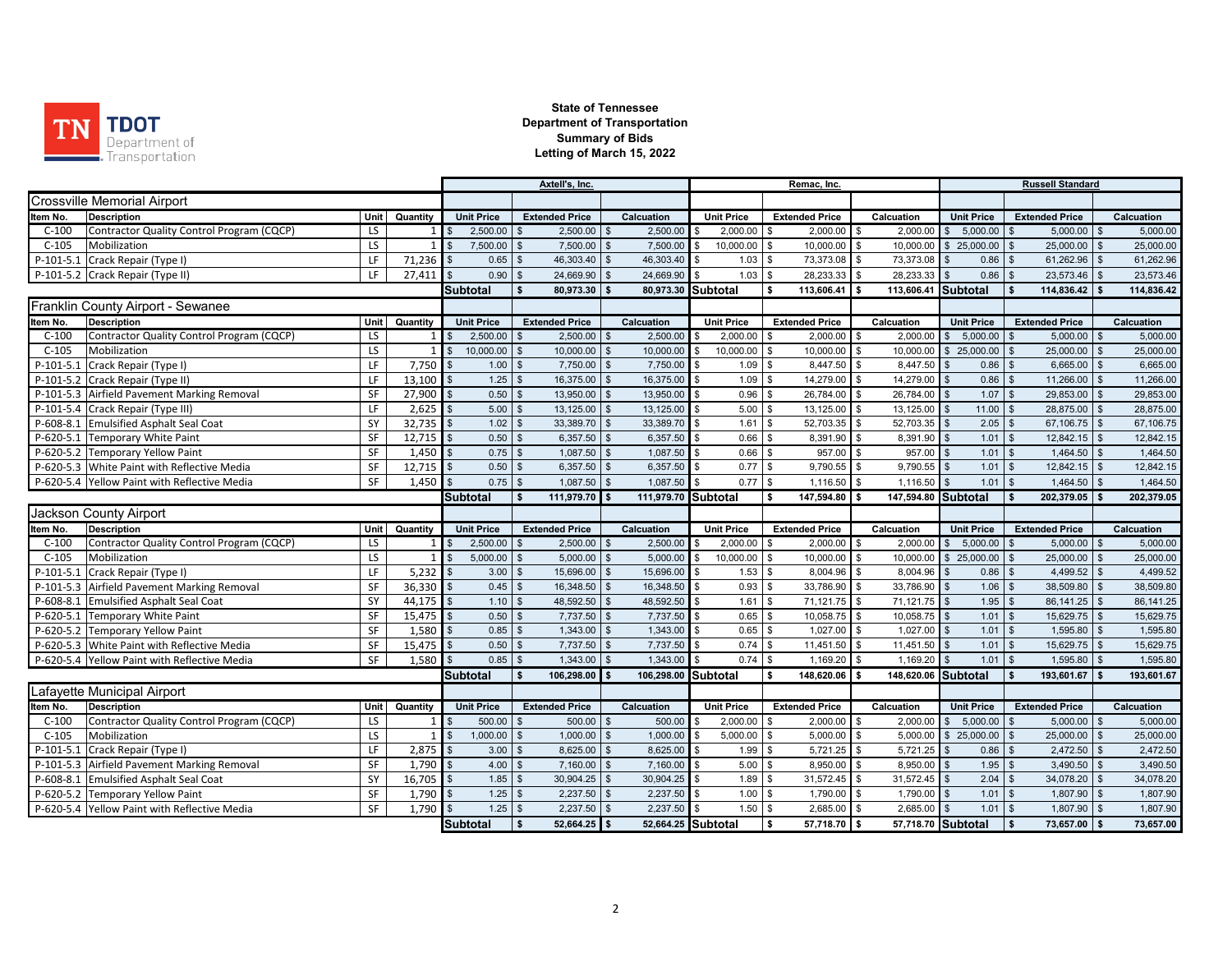

|                                                      |      |                |                            |                   | Axtell's, Inc.              |                |                     |                      | Remac, Inc.                    |                     |                          | <b>Russell Standard</b>     |                |            |
|------------------------------------------------------|------|----------------|----------------------------|-------------------|-----------------------------|----------------|---------------------|----------------------|--------------------------------|---------------------|--------------------------|-----------------------------|----------------|------------|
| Lawrenceburg - Lawrence County Airport               |      |                |                            |                   |                             |                |                     |                      |                                |                     |                          |                             |                |            |
| <b>Description</b><br>ltem No.                       |      | Unit Quantity  |                            | <b>Unit Price</b> | <b>Extended Price</b>       |                | Calcuation          | <b>Unit Price</b>    | <b>Extended Price</b>          | Calcuation          | <b>Unit Price</b>        | <b>Extended Price</b>       |                | Calcuation |
| $C-100$<br>Contractor Quality Control Program (CQCP) | LS.  |                |                            | 5.000.00          | 5.000.00                    |                | 5.000.00            | 2.000.00             | 2.000.00<br><sup>\$</sup>      | 2.000.00            | 5.000.00<br>\$           | 5.000.00                    |                | 5,000.00   |
| $C-105$<br>Mobilization                              | LS   | $1\vert$       | $\mathbb{S}$               | 10,000.00         | 10,000.00<br>\$             | \$             | 10,000.00           | 15,000.00<br>\$      | \$<br>15,000.00 \$             | 15,000.00           | 25,000.00<br>\$          | 25,000.00<br><b>S</b>       | $\mathbb{S}$   | 25,000.00  |
| $P-101-5.1$<br>Crack Repair (Type I)                 | LF   | 75,623         |                            | 0.65              | 49,154.95<br>\$             |                | 49,154.95           | 0.94                 | 71,085.62 \$<br>\$             | 71,085.62           | 0.86                     | 65,035.78                   | $\mathbf{s}$   | 65,035.78  |
| P-101-5.2 Crack Repair (Type II)                     | LF   | 11,190         |                            | 1.50              | 16,785.00<br>\$.            |                | 16,785.00           | 0.94<br>$\mathbf{s}$ | $\mathfrak s$<br>10,518.60 \$  | 10,518.60           | 0.86                     | 9,623.40<br>l \$            | $\mathbf{s}$   | 9,623.40   |
| P-101-5.3 Airfield Pavement Marking Removal          | SF   | 68,810         | $\mathfrak{L}$             | 0.42              | 28,900.00<br>\$.            |                | 28,900.20 \$        | 0.89                 | \$<br>61,240.90 \$             | 61,240.90           | $1.03$ \$                | 70,874.30 \$                |                | 70,874.30  |
| P-608-8.1 Emulsified Asphalt Seal Coat               | SY   | 102,220        |                            | 0.80              | 81,776.00                   |                | 81,776.00           | 1.59<br>\$           | 162,529.80<br>$\mathbf{s}$     | 162,529.80          | $1.71$ \$                | 174,796.20                  |                | 174,796.20 |
| P-620-5.1 Temporary White Paint                      | SF   | 31,930         | $\mathbf{s}$               | 0.35              | 11,175.50<br>$\mathfrak{L}$ | $\mathfrak{R}$ | 11,175.50 \$        | 0.59                 | 18,838.70 \$<br>\$             | 18,838.70           | 1.01                     | 32,249.30<br>$\mathsf{I}$ s | $\mathbf{s}$   | 32,249.30  |
| P-620-5.2 Temporary Yellow Paint                     | SF   | 6.030          |                            | 0.50              | 3,015.00<br>\$              |                | 3,015.00            | 0.59                 | $3,557.70$ \$<br>$\mathbf{s}$  | 3,557.70            | 1.01                     | 6,090.30<br>l \$            | $\mathfrak{L}$ | 6,090.30   |
| P-620-5.3 White Paint with Reflective Media          | SF   | 31,930         |                            | 0.95              | 30,333.50                   |                | 30,333.50           | 0.69                 | 22,031.70 \$<br>\$             | 22,031.70           | 1.01                     | 32,249.30<br>l \$           |                | 32,249.30  |
| P-620-5.4 Yellow Paint with Reflective Media         | SF   | 6.030          |                            | 1.25              | 7,537.50<br>$\mathbf{s}$    |                | 7,537.50            | 0.69<br>$\mathbf{s}$ | \$<br>4,160.70 \$              | 4,160.70            | $1.01$ \$                | 6,090.30                    | l \$           | 6,090.30   |
|                                                      |      |                | <b>Subtotal</b>            |                   | 243,677.45                  |                | 243,677.65 Subtotal |                      | Ŝ.<br>370.963.72 \$            | 370,963.72 Subtotal |                          | 427,008.88                  |                | 427,008.88 |
| ebanon Municipal Airport                             |      |                |                            |                   |                             |                |                     |                      |                                |                     |                          |                             |                |            |
| <b>Description</b><br>tem No.                        | Unit | Quantity       |                            | <b>Unit Price</b> | <b>Extended Price</b>       |                | Calcuation          | <b>Unit Price</b>    | <b>Extended Price</b>          | Calcuation          | <b>Unit Price</b>        | <b>Extended Price</b>       |                | Calcuation |
| $C-100$<br>Contractor Quality Control Program (CQCP) | LS.  | 1 <sup>1</sup> |                            | 500.00            | 500.00<br>\$.               | $\mathfrak{R}$ | 500.00              | 12,000.00<br>£.      | 12,000.00 \$<br>\$             | 12,000.00           | 5,000.00<br>$\mathbb{S}$ | $5,000.00$ \$<br><b>S</b>   |                | 5,000.00   |
| $C-105$<br>Mobilization                              | LS   | $\overline{1}$ | $\mathbf{s}$               | 1,500.00          | 1,500.00<br>\$              |                | 1,500.00            | 15,000.00<br>\$.     | $\mathfrak{s}$<br>15,000.00 \$ | 15,000.00           | \$25,000.00              | 25,000.00                   | $\mathfrak{L}$ | 25,000.00  |
| P-101-5.1 Crack Repair (Type I)                      | LF   | 46,377         |                            | 1.75              | 81,159.75<br>\$.            |                | 81,159.75           | 0.99<br>$\mathbf{s}$ | 45,913.23<br>\$                | 45,913.23<br>\$     | 0.86                     | 39,884.22                   | $\mathbf{\$}$  | 39,884.22  |
| P-101-5.2 Crack Repair (Type II)                     | LF   | 1,888          |                            | 3.00              | 5,664.00<br>\$              |                | $5,664.00$ \$       | 0.99                 | $\mathfrak{s}$<br>1,869.12 \$  | 1,869.12            | 0.86                     | 1,623.68                    | $\mathbf{s}$   | 1,623.68   |
| P-101-5.3 Airfield Pavement Marking Removal          | SF   | 68,795         |                            | 0.97              | 66,731.15                   | $\mathfrak{s}$ | 66,731.15 \$        | 0.89                 | $\mathbf{s}$<br>61,227.55 \$   | 61,227.55           | 1.03                     | 70,858.85<br>l \$           |                | 70,858.85  |
| P-605-5.1 Joint Sealing Filler                       | LF   | $125$ \$       |                            | 30.00             | 3.750.00<br>\$.             | $\mathfrak{R}$ | $3,750.00$ \$       | 100.00               | 12,500.00 \$<br>\$             | 12,500.00           | 5.90                     | 737.50<br>l \$              | \$             | 737.50     |
| P-608-8.1 Emulsified Asphalt Seal Coat               | SY   | 131,200        | $\mathfrak{L}$             | 0.95              | 124,640.00<br>\$            |                | 124,640.00 \$       | 1.57                 | \$<br>205,984.00 \$            | 205,984.00          | 1.63                     | 213,856.00<br>l \$          | \$             | 213,856.00 |
| P-620-5.1 Temporary White Paint                      | SF   | 35,545         |                            | 0.20              | 7,109.00<br>\$              |                | 7,109.00            | 0.59<br>$\mathbf{s}$ | 20,971.55 \$<br>\$             | 20,971.55           | 1.01                     | 35,900.45<br><b>S</b>       | $\sqrt{s}$     | 35,900.45  |
| P-620-5.2 Temporary Yellow Paint                     | SF   | 5,430          |                            | 0.60              | 3,258.00<br>\$.             |                | 3,258.00            | 0.59<br><b>S</b>     | $3,203.70$ \$<br>\$            | 3,203.70            | 1.01                     | 5,484.30<br>l \$            | $\sqrt{s}$     | 5,484.30   |
| P-620-5.3 White Paint with Reflective Media          | SF   | 35,545         |                            | 0.20              | 7,109.00<br>\$              |                | 7,109.00            | 0.69<br>$\mathbf{s}$ | 24,526.05<br>\$                | 24,526.05           | 1.01                     | 35,900.45<br>l \$           |                | 35,900.45  |
| P-620-5.4 Yellow Paint with Reflective Media         | SF   | 5,430          |                            | 0.60              | 3,258.00<br>\$              |                | 3,258.00            | 0.69                 | \$<br>3,746.70 \$              | 3,746.70            | $1.01$ \$                | 5,484.30                    |                | 5,484.30   |
|                                                      |      |                | <b>Subtotal</b>            |                   | 304,678.90                  |                | 304,678.90 Subtotal |                      | \$<br>406,941.90               | 406,941.90 Subtotal |                          | 439,729.75 \$               |                | 439,729.75 |
| Livingston Municipal Airport                         |      |                |                            |                   |                             |                |                     |                      |                                |                     |                          |                             |                |            |
| Item No.<br><b>Description</b>                       | Unit | Quantity       |                            | <b>Unit Price</b> | <b>Extended Price</b>       |                | Calcuation          | <b>Unit Price</b>    | <b>Extended Price</b>          | Calcuation          | <b>Unit Price</b>        | <b>Extended Price</b>       |                | Calcuation |
| $C-100$<br>Contractor Quality Control Program (CQCP) | LS   | $\mathbf{1}$   |                            | 500.00            | 500.00                      |                | 500.00              | 2,000.00             | $2,000.00$ \$<br>\$            | 2,000.00            | \$5,000.00               | $5,000.00$ \$<br><b>S</b>   |                | 5,000.00   |
| $C-105$<br>Mobilization                              | LS   | $\mathbf{1}$   | $\overline{\phantom{a}}$ s | 750.00            | 750.00                      |                | 750.00              | 12,000.00<br>\$      | $\mathbf{s}$<br>12,000.00 \$   | 12,000.00           | \$25,000.00              | 25,000.00                   | $\mathbb{S}$   | 25,000.00  |
| $P-101-5.1$<br>Crack Repair (Type I)                 | LF   | 29,848         | $\mathbf{s}$               | 1.50              | 44,772.00                   |                | 44,772.00           | 1.04                 | 31,041.92 \$<br>\$             | 31,041.92           | 0.86                     | 25,669.28<br>l \$           |                | 25,669.28  |
| Crack Repair (Type II)<br>P-101-5.2                  | LF   | 7,269          |                            | 2.50              | 18,172.50<br>\$.            |                | 18,172.50 \$        | 1.04                 | 7,559.76 \$<br>$\mathbf{s}$    | 7,559.76            | 0.86                     | 6,251.34<br>l \$            | l \$           | 6,251.34   |
| P-101-5.3 Airfield Pavement Marking Removal          | SF   | 47,130         |                            | 0.42              | $\mathbb{S}$<br>19,794.60   | <b>.S</b>      | 19,794.60 \$        | 0.96                 | \$<br>45,244.80 \$             | 45,244.80           | 1.04                     | 49,015.20<br>l \$           | $\mathbf{s}$   | 49,015.20  |
| P-608-8.1 Emulsified Asphalt Seal Coat               | SY   | 71,410         |                            | 0.85              | 60,698.50<br>\$             |                | 60,698.50           | 1.61<br>$\mathbf{s}$ | $\mathfrak s$<br>114,970.10 \$ | 114,970.10          | $1.75$ \$                | 124,967.50                  |                | 124,967.50 |
| P-620-5.1 Temporary White Paint                      | SF   | 26,605         |                            | 0.50              | 13,302.50<br>\$             |                | 13,302.50 \$        | 0.65                 | \$<br>17,293.25 \$             | 17,293.25           | 1.01                     | 26,871.05<br>l \$           | $\sqrt{s}$     | 26,871.05  |
| P-620-5.2 Temporary Yellow Paint                     | SF   | 2,740          |                            | 0.55              | $\mathbf{\$}$<br>1,507.00   |                | 1,507.00            | \$<br>0.65           | \$<br>1,781.00 \$              | 1,781.00            | 1.01                     | 2,767.40<br>l \$            |                | 2,767.40   |
| P-620-5.3 White Paint with Reflective Media          | SF   | 26,605         |                            | 0.50              | 13,302.50<br>\$             |                | 13,302.50           | 0.74<br>- \$         | \$<br>19,687.70 \$             | 19,687.70           | $1.01$ \ \$              | 26,871.05 \$                |                | 26,871.05  |
| P-620-5.4 Yellow Paint with Reflective Media         | SF   | 2.740          |                            | 0.55              | 1,507.00<br>$\mathfrak{L}$  |                | 1,507.00            | 0.74<br>$\mathbf{s}$ | \$<br>2,027.60 \$              | 2,027.60            | 1.01                     | 2,767.40<br>l \$            | $\mathbf{\$}$  | 2,767.40   |
|                                                      |      |                | Subtotal                   |                   | 174.306.60 \$               |                | 174,306.60 Subtotal |                      | $253.606.13$ \$<br>\$          | 253,606.13 Subtotal |                          | 295.180.22 \$<br>l s        |                | 295,180.22 |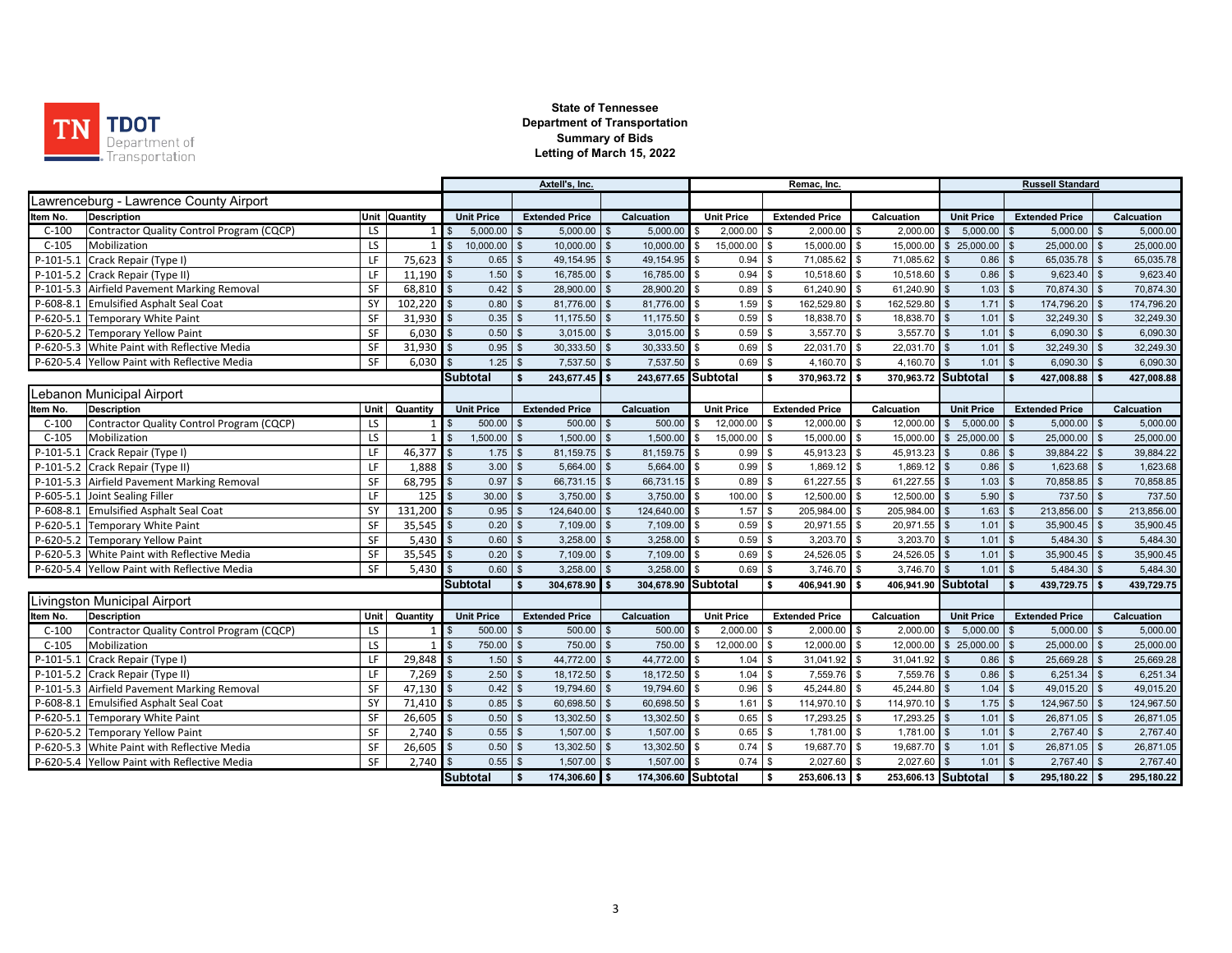

|             |                                              |              |                                                |                                      | Axtell's, Inc.     |                       |                    |                     | Remac, Inc.          |                                    |                     |                            |                           |                |            |
|-------------|----------------------------------------------|--------------|------------------------------------------------|--------------------------------------|--------------------|-----------------------|--------------------|---------------------|----------------------|------------------------------------|---------------------|----------------------------|---------------------------|----------------|------------|
|             | Marion County Airport - Jasper               |              |                                                |                                      |                    |                       |                    |                     |                      |                                    |                     |                            |                           |                |            |
| Item No.    | <b>Description</b>                           | Unit         | Quantity                                       | <b>Unit Price</b>                    |                    | <b>Extended Price</b> |                    | Calcuation          | <b>Unit Price</b>    | <b>Extended Price</b>              | Calcuation          | <b>Unit Price</b>          | <b>Extended Price</b>     |                | Calcuation |
| $C-100$     | Contractor Quality Control Program (CQCP)    | LS           | $1$ $\overline{\text{}}$ $\overline{\text{s}}$ | 250.00                               |                    | 250.00                |                    | 250.00              | 2,000.00             | $2,000.00$ \$<br>\$                | 2,000.00            | 5,000.00<br>\$             | 5,000.00                  | \$             | 5,000.00   |
| $C-105$     | Mobilization                                 | LS           |                                                | $\mathfrak{R}$<br>500.00             | \$.                | 500.00                | <b>.S</b>          | 500.00              | 6,000.00<br>- \$     | $\mathfrak s$<br>$6,000.00$ \$     | 6,000.00            | \$25,000.00                | 25,000.00<br>- \$         | $\sqrt{s}$     | 25,000.00  |
| $P-101-5.1$ | Crack Repair (Type I)                        | LF           | 5,776                                          | l s<br>2.50                          | $\mathfrak{L}$     | 14,440.00             | $\mathbf{s}$       | 14,440.00           | 1.52                 | l \$<br>8,779.52 \$                | 8,779.52            | 0.86                       | 4,967.36<br>l \$          | 1S             | 4,967.36   |
|             | P-101-5.2 Crack Repair (Type II)             | LF           | 750                                            | 4.00<br>l s                          | $\mathfrak{s}$     | 3,000.00              | $\mathfrak{s}$     | 3,000.00            | $1.52$ \$<br>\$      | $1,140.00$ \$                      | 1,140.00            | $0.86$ \$                  | $645.00$ \$               |                | 645.00     |
|             | P-101-5.3 Airfield Pavement Marking Removal  | SF           | 1,415                                          | 3.50<br>l \$                         | $\mathbf{s}$       | 4,952.50              | $\mathbf{s}$       | $4,952.50$ \$       | 5.00                 | 7,075.00 \$<br>\$                  | 7,075.00            | 2.20                       | 3,113.00<br>l \$          | $\sqrt{s}$     | 3,113.00   |
|             | P-608-8.1 Emulsified Asphalt Seal Coat       | SY           | 22,805                                         | 1.35<br>$\sqrt{3}$                   | \$                 | 30,786.75             | \$                 | $30,786.75$ \$      | 1.72                 | $\sqrt{3}$<br>39,224.60 \$         | 39,224.60           | $2.11$ \$                  | 48,118.55 \$              |                | 48,118.55  |
|             | P-620-5.2 Temporary Yellow Paint             | SF           | 1,415                                          | 1.25<br>l \$                         | $\mathbb{S}$       | 1,768.75              | \$                 | $1,768.75$ \$       | 1.00                 | \$<br>$1,415.00$ \$                | 1,415.00            | 1.01                       | 1,429.15                  | $\sqrt{s}$     | 1,429.15   |
|             | P-620-5.4 Yellow Paint with Reflective Media | SF           | 1,415                                          | 1.25                                 | $\mathbb{S}$       | 1,768.75              | $\mathfrak{s}$     | 1,768.75            | 1.50<br>$\mathbf{s}$ | $\mathfrak{s}$<br>2,122.50         | \$<br>2.122.50      | 1.01                       | 1,429.15                  | $\mathbf{s}$   | 1,429.15   |
|             | Subtotal                                     | $\mathbf{s}$ | 57.466.75                                      |                                      | 57.466.75 Subtotal |                       | \$<br>67.756.62 \$ |                     | 67.756.62 Subtotal   | $89.702.21$ \$                     |                     | 89,702.21                  |                           |                |            |
|             | Mark Anton Airport - Dayton                  |              |                                                |                                      |                    |                       |                    |                     |                      |                                    |                     |                            |                           |                |            |
| Item No.    | <b>Description</b>                           | Unit         | Quantity                                       | <b>Unit Price</b>                    |                    | <b>Extended Price</b> |                    | Calcuation          | <b>Unit Price</b>    | <b>Extended Price</b>              | Calcuation          | <b>Unit Price</b>          | <b>Extended Price</b>     |                | Calcuation |
| $C-100$     | Contractor Quality Control Program (CQCP)    | LS           |                                                | 2,500.00                             |                    | 2,500.00              | $\mathfrak{L}$     | 2,500.00            | 2,000.00<br>-\$      | \$<br>$2,000.00$ \$                | 2,000.00            | 5,000.00<br>$\mathbb{S}$   | 5,000.00                  | $\mathbf{s}$   | 5,000.00   |
| $C-105$     | Mobilization                                 | LS           |                                                | 7,500.00                             |                    | 7,500.00              |                    | 7,500.00            | 15,000.00<br>\$      | \$<br>15,000.00 \$                 | 15,000.00           | $\mathfrak s$<br>25,000.00 | 25,000.00                 | $\mathbf{s}$   | 25,000.00  |
| $P-101-5.1$ | Crack Repair (Type I)                        | LF           | 202,550                                        | 0.20                                 |                    | 40,510.00             | -\$                | 40,510.00           | 0.96                 | \$<br>194,448.00 \$                | 194,448.00          | 0.86                       | 174,193.00 \$             |                | 174,193.00 |
|             | P-101-5.2 Crack Repair (Type II)             | LF           | 1,808                                          | 4.00<br>\$                           | \$                 | 7,232.00              | \$                 | 7,232.00            | 0.96<br>\$           | \$<br>1,735.68 \$                  | 1,735.68            | 0.86                       | 1,554.88                  | $\mathbf{s}$   | 1,554.88   |
|             | P-101-5.3 Airfield Pavement Marking Removal  | SF           | 66,580                                         | 0.37<br>\$                           | $\mathfrak{s}$     | 24,634.60             | $\mathfrak{R}$     | 24,634.60           | 0.89<br>\$           | 59,256.20<br>\$                    | 59,256.20           | 1.03                       | 68,577.40                 | $\sqrt{S}$     | 68,577.40  |
| P-608-8.1   | <b>Emulsified Asphalt Seal Coat</b>          | SY           | 86,345                                         | $\sqrt{3}$<br>0.90                   | $\mathfrak{L}$     | 77,710.50             | $\mathbf{s}$       | 77,710.50           | 1.57<br>$\sqrt{3}$   | 135,561.65 \$<br>\$                | 135,561.65          | 1.62<br>$\mathbf{\$}$      | 139,878.90 \$<br>l \$     |                | 139,878.90 |
|             | P-620-5.1 Temporary White Paint              | SF           | 31,385                                         | 0.65<br>l \$                         | $$^{\circ}$        | 20.400.25             | $\mathfrak{s}$     | $20,400.25$ \$      | 0.59                 | 18.517.15 \$<br>\$                 | 18,517.15           | 1.01<br>$\mathbf{s}$       | 31,698.85 \$<br>l \$      |                | 31,698.85  |
|             | P-620-5.2 Temporary Yellow Paint             | SF           | 5,200                                          | 0.75<br>$\mathbf{s}$                 | $\mathfrak{s}$     | 3,900.00              | $\mathbf{\$}$      | 3,900.00            | 0.59<br>$\sqrt{3}$   | \$<br>$3,068.00$ \$                | 3,068.00            | 1.01                       | 5,252.00<br><b>S</b>      | $\mathbf{\$}$  | 5,252.00   |
|             | P-620-5.3 White Paint with Reflective Media  | SF           | 31,385                                         | 0.65<br>$\mathbf{\hat{f}}$           | $\mathfrak{L}$     | 20,400.25             | <b>.S</b>          | 20,400.25 \$        | 0.69                 | \$<br>21,655.65 \$                 | 21,655.65           | 1.01                       | 31,698.85                 | $\mathfrak{L}$ | 31,698.85  |
|             | P-620-5.4 Yellow Paint with Reflective Media | SF           | 5.200                                          | 0.75                                 | $\mathbb{S}$       | 3,900.00              |                    | 3,900.00            | 0.69                 | \$<br>3,588.00                     | \$<br>3,588.00      | 1.01                       | 5,252.00                  | $\mathfrak{L}$ | 5,252.00   |
|             |                                              |              |                                                | Subtotal                             | Ŝ.                 | 208.687.60            |                    | 208,687.60 Subtotal |                      | 454,830.33 \$<br>s.                | 454,830.33 Subtotal |                            | 488,105.88 \$             |                | 488,105.88 |
|             | Martin Campbell Field - Copperhill Airport   |              |                                                |                                      |                    |                       |                    |                     |                      |                                    |                     |                            |                           |                |            |
| Item No.    | <b>Description</b>                           | Unit         | Quantity                                       | <b>Unit Price</b>                    |                    | <b>Extended Price</b> |                    | Calcuation          | <b>Unit Price</b>    | <b>Extended Price</b>              | Calcuation          | <b>Unit Price</b>          | <b>Extended Price</b>     |                | Calcuation |
| $C-100$     | Contractor Quality Control Program (CQCP)    | LS           |                                                | 500.00<br>$\blacksquare$             | \$                 | 500.00                | $\mathfrak{L}$     | $500.00$ \$         | 2,000.00             | $2,000.00$ \$<br>\$                | 2.000.00            | \$5,000.00                 | $5.000.00$ \$<br><b>S</b> |                | 5,000.00   |
| $C-105$     | Mobilization                                 | LS           |                                                | 12,500.00<br>$\overline{\mathbf{s}}$ | \$                 | 12,500.00             |                    | 12,500.00           | 12,000.00<br>\$      | $\mathbf{s}$<br>12.000.00 \$       | 12,000.00           | \$25,000.00                | 25,000.00                 | $\mathfrak{L}$ | 25,000.00  |
| $P-101-5.1$ | Crack Repair (Type I)                        | LF           | 37,438                                         | $\mathbf{\hat{f}}$<br>0.65           | \$.                | 24,334.70             | $\mathbf{R}$       | 24,334.70           | 1.09<br>\$           | \$<br>40,807.42 \$                 | 40,807.42           | 0.86                       | 32,196.68                 | \$             | 32,196.68  |
|             | P-101-5.2 Crack Repair (Type II)             | LF           | 17,188                                         | 1.05                                 | \$                 | 18,047.40             |                    | 18,047.40           | 1.09<br>\$.          | $\mathbf{\hat{s}}$<br>18,734.92 \$ | 18,734.92           | 0.86                       | 14,781.68                 |                | 14,781.68  |
|             | P-101-5.3 Airfield Pavement Marking Removal  | SF           | 40,330                                         | 0.42                                 | $\mathfrak{s}$     | 16,938.60             |                    | 16.938.60           | 0.98                 | 39,523.40<br>$\mathbf{\hat{s}}$    | 39,523.40           | 1.05                       | 42.346.50                 |                | 42,346.50  |
|             | P-101-5.4 Crack Repair (Type III)            | SF           | 3,188                                          | 2.00                                 | $\mathbf{\hat{z}}$ | 6,376.00              | \$                 | 6,376.00            | 5.00<br>\$           | $\mathfrak{s}$<br>15,940.00 \$     | 15,940.00           | 11.00                      | 35,068.00<br>l \$         | <b>\$</b>      | 35,068.00  |
|             | P-608-8.1 Emulsified Asphalt Seal Coat       | SY           | 43,825                                         | 1.05<br>l \$                         | $\mathfrak{S}$     | 46,016.25             | \$                 | 46,016.25           | 1.79<br>$\mathbf{s}$ | 78,446.75 \$<br>$\sqrt{3}$         | 78,446.75           | 1.81                       | 79,323.25 \$<br>l \$      |                | 79,323.25  |
|             | P-620-5.1 Temporary White Paint              | SF           | 18,050                                         | 0.50<br>l \$                         | \$                 | 9,025.00              | $\mathfrak{s}$     | 9,025.00            | 0.66<br>\$           | \$<br>11,913.00 \$                 | 11,913.00           | 1.01<br>$\mathbf{s}$       | 18,230.50 \$<br><b>S</b>  |                | 18,230.50  |
|             | P-620-5.2 Temporary Yellow Paint             | SF           | 1,290                                          | 0.65                                 | $\mathfrak{s}$     | 838.50                | $\mathfrak{s}$     | 838.50              | 0.66                 | \$<br>851.40 \$                    | 851.40              | 1.01                       | 1,302.90                  | $\mathbf{s}$   | 1,302.90   |
|             | P-620-5.3 White Paint with Reflective Media  | SF           | 18,050                                         | 0.50                                 |                    | 9,025.00              | \$                 | 9,025.00            | 0.77                 | $\mathfrak{s}$<br>13,898.50        | 13,898.50           | 1.01                       | 18,230.50                 |                | 18,230.50  |
|             | P-620-5.4 Yellow Paint with Reflective Media | SF           | $1,290$ \$                                     | 0.65                                 |                    | 838.50                |                    | 838.50              | 0.77                 | $\sqrt{3}$<br>993.30 \$            | 993.30              | 1.01                       | 1,302.90                  |                | 1,302.90   |
|             |                                              |              |                                                | <b>Subtotal</b>                      | l S                | 144,439.95 \$         |                    | 144,439.95 Subtotal |                      | $235,108.69$ \$<br>$\sqrt{2}$      | 235,108.69 Subtotal |                            | 272,782.91 \$<br>l S      |                | 272,782.91 |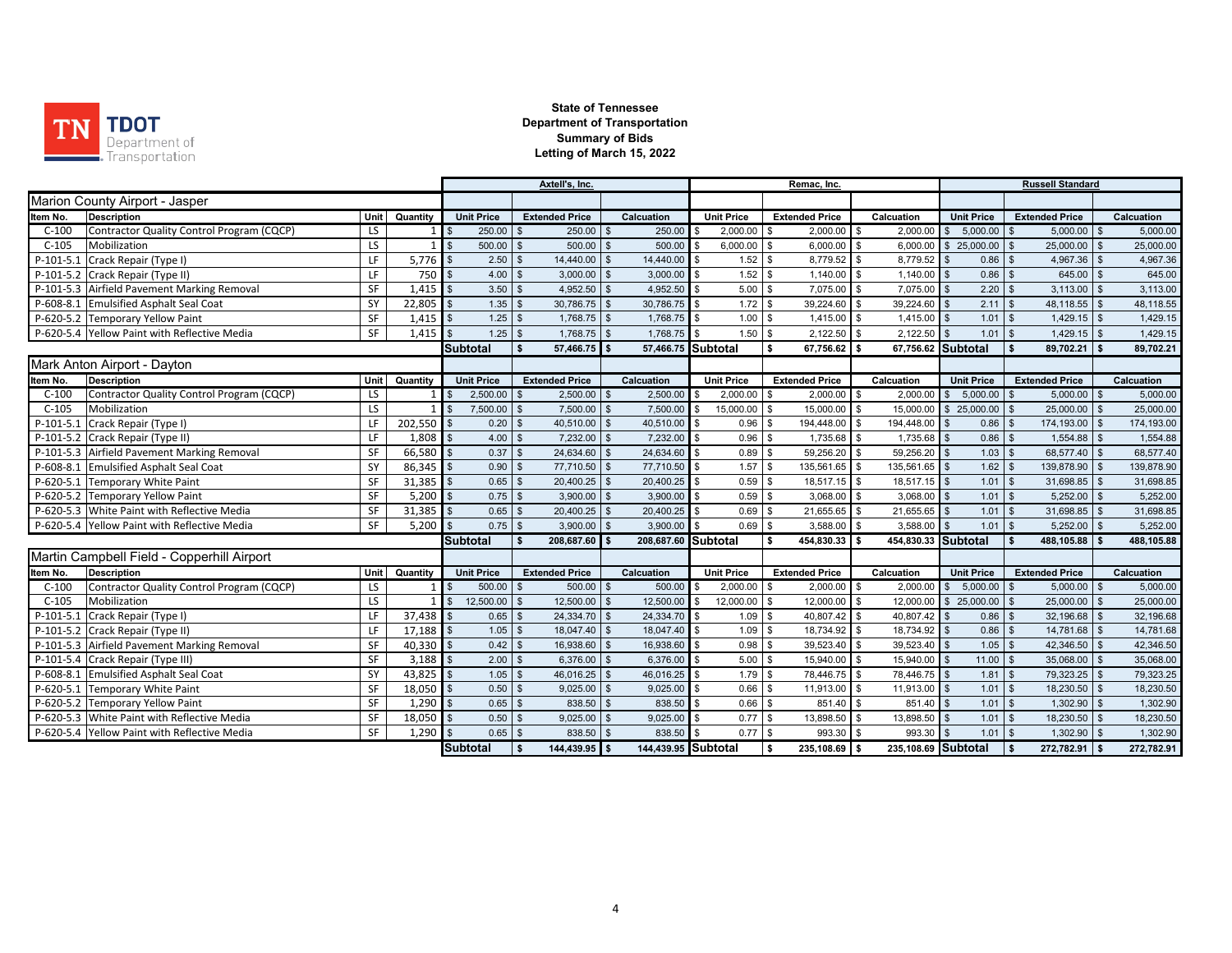

|                                                      |      |             |                                 |                    | Axtell's, Inc.        |                |                     | Remac, Inc.    |                   |                               |              |                     |                    | <b>Russell Standard</b> |               |                       |                |            |  |
|------------------------------------------------------|------|-------------|---------------------------------|--------------------|-----------------------|----------------|---------------------|----------------|-------------------|-------------------------------|--------------|---------------------|--------------------|-------------------------|---------------|-----------------------|----------------|------------|--|
| McMinn County Airport - Athens                       |      |             |                                 |                    |                       |                |                     |                |                   |                               |              |                     |                    |                         |               |                       |                |            |  |
| Item No.<br><b>Description</b>                       | Unit | Quantity    | <b>Unit Price</b>               |                    | <b>Extended Price</b> |                | Calcuation          |                | <b>Unit Price</b> | <b>Extended Price</b>         |              | Calcuation          |                    | <b>Unit Price</b>       |               | <b>Extended Price</b> |                | Calcuation |  |
| Contractor Quality Control Program (CQCP)<br>$C-100$ | LS   |             | 500.00                          | $\mathbf{\$}$      | 500.00                | \$             | $500.00$ \$         |                | 2,000.00          | $2,000.00$ \$<br>\$           |              | 2,000.00            |                    | $$5,000.00$ \ \$        |               | $5,000.00$ \$         |                | 5,000.00   |  |
| $C-105$<br>Mobilization                              | LS   |             | $\mathbf{I}$ s<br>1,000.00      | $\mathbf{\hat{z}}$ | 1,000.00              | $\mathfrak{L}$ | 1,000.00            | \$             | 15,000.00         | \$<br>15,000.00 \$            |              | 15,000.00           |                    | $$25,000.00$ \\$        |               | 25,000.00 \$          |                | 25,000.00  |  |
| $P-101-5.1$<br>Crack Repair (Type I)                 | LF   | 103,083     | l s<br>0.75                     | $$^{\circ}$        | 77,312.25             | \$             | 77,312.25 \$        |                | 1.03              | 106,175.49 \$<br>$\mathbf{s}$ |              | 106,175.49          |                    | $0.86$ \$               |               | 88,651.38 \$          |                | 88,651.38  |  |
| P-101-5.2 Crack Repair (Type II)                     | LF   | 9,463       | $\overline{\mathbf{S}}$<br>1.00 | \$                 | 9,463.00              | $\mathfrak{L}$ | 9,463.00            | $\mathfrak{L}$ | 1.03              | 9,746.89<br>\$                | $\sqrt{3}$   | 9,746.89            |                    | 0.86                    | $\mathbf{\$}$ | 8,138.18 \$           |                | 8,138.18   |  |
| P-101-5.3 Airfield Pavement Marking Removal          | SF   | 62,885      | $\mathbf{s}$<br>1.11            | \$                 | 69,802.35             | $\mathfrak{R}$ | 69.802.35           | \$             | 0.91              | 57,198.05<br>$\mathbf{s}$     | \$           | 57.225.35           |                    | 1.04                    | <b>S</b>      | 65,400.40             | $\mathbf{s}$   | 65,400.40  |  |
| P-608-8.1 Emulsified Asphalt Seal Coat               | SY   | 137,965     | 1.03                            |                    | 142,103.95            |                | 142,103.95          | \$             | 1.67              | 230,401.55<br>$\mathbf{s}$    |              | 230,401.55          |                    | 1.59                    | l \$          | 219,364.35            | $\mathfrak{L}$ | 219,364.35 |  |
| P-620-5.1 Temporary White Paint                      | SF   | 35,900      | 0.50                            |                    | 17,950.00             |                | 17,950.00           |                | 0.59              | 21,181.00 \$<br>\$            |              | 21,181.00           |                    | 1.01                    |               | 36,259.00             | $\mathfrak{L}$ | 36,259.00  |  |
| P-620-5.2 Temporary Yellow Paint                     | SF   | 7,645       | 0.85                            |                    | 6,498.25              |                | 6,498.25            |                | 0.59              | $4,510.55$ \$<br>\$           |              | 4,510.55            |                    | 1.01                    | l \$          | 7,721.45              | $\mathfrak{L}$ | 7,721.45   |  |
| P-620-5.3 White Paint with Reflective Media          | SF   | 35,900      | 0.50                            |                    | 17,950.00             | $\mathfrak{s}$ | 17,950.00           |                | 0.69              | 24,771.00 \$<br>\$            |              | 24,771.00           |                    | 1.01                    | <b>S</b>      | 36,259.00             | $\mathfrak{L}$ | 36,259.00  |  |
| P-620-5.4 Yellow Paint with Reflective Media         | SF   | 7.645       | 0.85                            |                    | 6,498.25              | $\mathbf{R}$   | 6,498.25            |                | 0.69              | $5,275.05$ \$<br>\$           |              | 5,275.05            |                    | 1.01                    | l \$          | 7,721.45              | $\mathfrak{L}$ | 7,721.45   |  |
|                                                      |      |             | <b>Subtotal</b>                 |                    | 349,078.05            |                | 349,078.05 Subtotal |                |                   | 476,259.58<br>\$              | l s          | 476,286.88 Subtotal |                    |                         |               | 499,515.21            |                | 499,515.21 |  |
| Monroe County Airport - Madisonville                 |      |             |                                 |                    |                       |                |                     |                |                   |                               |              |                     |                    |                         |               |                       |                |            |  |
| <b>Description</b><br>ltem No.                       | Unit | Quantity    | <b>Unit Price</b>               |                    | <b>Extended Price</b> |                | Calcuation          |                | <b>Unit Price</b> | <b>Extended Price</b>         |              | Calcuation          |                    | <b>Unit Price</b>       |               | <b>Extended Price</b> |                | Calcuation |  |
| Contractor Quality Control Program (CQCP)<br>$C-100$ | LS   |             | 250.00<br>$\blacksquare$        | $\mathfrak{s}$     | 250.00                | $\mathfrak{s}$ | 250.00              | $\mathfrak{L}$ | 2,000.00          | <b>S</b><br>$2,000.00$ \$     |              | 2,000.00            | $\mathbf{s}$       | $5,000.00$ \$           |               | $5,000.00$ \$         |                | 5,000.00   |  |
| Mobilization<br>$C-105$                              | LS   |             | 500.00<br>$\blacksquare$        | $\mathbf{s}$       | 500.00                | $\mathfrak{L}$ | 500.00              | \$             | 10,000.00         | $\mathbf{s}$<br>10,000.00 \$  |              | 10,000.00           |                    | $$25,000.00$ \ \$       |               | 25,000.00 \$          |                | 25,000.00  |  |
| Crack Repair (Type I)<br>$P-101-5.1$                 | LF   | $21,708$ \$ | 1.50                            | \$.                | 32,562.00             | $\mathfrak{L}$ | 32,562.00           | l \$           | 1.15              | $\sqrt{3}$<br>24,964.20 \$    |              | 24,964.20           | $\mathfrak{L}$     | $0.86$ \$               |               | 18,668.88 \$          |                | 18,668.88  |  |
| P-101-5.3 Airfield Pavement Marking Removal          | SF   | 28,700      | $\overline{\mathbf{s}}$<br>1.10 | \$                 | 31,570.00             | $\mathfrak{s}$ | 31,570.00           | <b>S</b>       | 0.98              | \$<br>28,126.00 \$            |              | 28,126.00           |                    | 1.07                    | 1S            | 30,709.00 \$          |                | 30,709.00  |  |
| P-608-8.1 Emulsified Asphalt Seal Coat               | SY   | $38,615$ \$ | 0.80                            | \$                 | 30,892.00             | $\mathfrak{L}$ | 30,892.00           | $\mathfrak{L}$ | 1.84              | 71,051.60<br>\$               | <b>S</b>     | 71,051.60           |                    | $1.74$ \$               |               | 67,190.10 \$          |                | 67,190.10  |  |
| P-620-5.1 Temporary White Paint                      | SF   | $16,725$ \$ | 0.35                            | \$                 | 5,853.75              | $\mathfrak{s}$ | 5,853.75            | \$             | 0.66              | 11,038.50<br>\$               | <b>S</b>     | 11,038.50           |                    | $1.01$ \$               |               | 16,892.25             | $\mathfrak{L}$ | 16,892.25  |  |
| P-620-5.2 Temporary Yellow Paint                     | SF   | 1,045       | 0.50                            |                    | 522.50                |                | 522.50              |                | 0.66              | 689.70 \$<br>\$               |              | 689.70              |                    | 1.01                    | l \$          | 1,055.45              | $\mathfrak{L}$ | 1,055.45   |  |
| P-620-5.3 White Paint with Reflective Media          | SF   | 16,725      | 0.35<br>$\mathfrak{L}$          |                    | 5,853.75              |                | 5,853.75            |                | 0.77              | 12,878.25<br>\$               |              | 12,878.25           |                    | 1.01                    | l \$          | 16,892.25             | $\mathfrak{L}$ | 16,892.25  |  |
| P-620-5.4 Yellow Paint with Reflective Media         | SF   | 1.045       | 0.50                            |                    | 522.50                | $\mathfrak{L}$ | 522.50              |                | 0.77              | \$<br>804.65                  | $\mathbf{s}$ | 804.65              |                    | 1.01                    | $\mathbf{s}$  | 1,055.45              | $\mathfrak{L}$ | 1,055.45   |  |
|                                                      |      |             | <b>Subtotal</b>                 |                    | 108,526.50            |                | 108,526.50 Subtotal |                |                   | 161,552.90 \$<br>\$           |              | 161,552.90 Subtotal |                    |                         |               | 182,463.38            |                | 182,463.38 |  |
| Murfreesboro Municipal Airport                       |      |             |                                 |                    |                       |                |                     |                |                   |                               |              |                     |                    |                         |               |                       |                |            |  |
| <b>Description</b><br>ltem No.                       | Unit | Quantity    | <b>Unit Price</b>               |                    | <b>Extended Price</b> |                | Calcuation          |                | <b>Unit Price</b> | <b>Extended Price</b>         |              | Calcuation          |                    | <b>Unit Price</b>       |               | <b>Extended Price</b> |                | Calcuation |  |
| Contractor Quality Control Program (CQCP)<br>$C-100$ | LS   |             | 250.00<br><b>S</b>              | $\mathfrak{L}$     | 250.00                | \$             | 250.00              |                | 2,000.00          | $2,000.00$ \$<br>\$           |              | 2,000.00            |                    | $$5,000.00$ \ \$        |               | $5,000.00$ \$         |                | 5,000.00   |  |
| $C-105$<br>Mobilization                              | LS   |             | 500.00<br>$\sqrt{3}$            | \$                 | 500.00                | \$             | 500.00              | \$             | 10,000.00         | \$<br>10,000.00 \$            |              | 10,000.00           |                    | $$25,000.00$ \\$        |               | 25,000.00 \$          |                | 25,000.00  |  |
| Crack Repair (Type I)<br>$P-101-5$                   | LF   | $40,578$ \$ | 0.95                            | $\mathfrak{L}$     | 38,549.10             | $\mathfrak{L}$ | 38,549.10           | \$             | 1.11              | \$<br>45,041.58 \$            |              | 45,041.58           | $\mathbf{\hat{f}}$ | $0.86$ \$               |               | 34,897.08 \$          |                | 34,897.08  |  |
| P-101-5.2 Crack Repair (Type II)                     | LF   | 5,878       | $\overline{\mathbf{s}}$<br>1.50 | $\mathbf{s}$       | 8,817.00              | $\mathbf{s}$   | 8,817.00 \$         |                | 1.11              | $6,524.58$ \$<br>\$           |              | 6,524.58            | $\mathbf{\hat{f}}$ | $0.86$ \$               |               | $5,055.08$ \$         |                | 5,055.08   |  |
| P-101-5.3 Airfield Pavement Marking Removal          | SF   | 835         | 7.00<br>l \$                    | \$                 | 5,845.00              | $\mathfrak{L}$ | $5,845.00$ \$       |                | 10.00             | 8,350.00 \$<br>- \$           |              | 8,350.00            | $\mathbf{s}$       | $3.02$ \$               |               | $2,521.70$ \$         |                | 2,521.70   |  |
| P-608-8.1 Emulsified Asphalt Seal Coat               | SY   | 98,125      | 1.05<br>l s                     | \$                 | 103,031.25            | $\mathfrak{s}$ | 103,031.25 \$       |                | 1.59              | 156,018.75 \$<br>\$           |              | 156,018.75          | $\mathbf{\hat{f}}$ | 1.63                    | l \$          | 159,943.75 \$         |                | 159,943.75 |  |
| P-620-5.2 Temporary Yellow Paint                     | SF   | 835         | 6.00                            | \$                 | 5,010.00              | \$             | 5,010.00            | $\mathbf{s}$   | 2.00              | 1,670.00 \$<br>\$             |              | 1,670.00            |                    | $1.01$ \$               |               | 843.35 \$             |                | 843.35     |  |
| P-620-5.4 Yellow Paint with Reflective Media         | SF   | 835         | 6.00                            |                    | 5,010.00              | $\mathfrak{s}$ | 5,010.00            | \$             | 5.00              | 4,175.00<br>\$                |              | 4,175.00            |                    | $1.01$ \$               |               | 843.35                | $\mathfrak{L}$ | 843.35     |  |
|                                                      |      |             | Subtotal                        | <b>S</b>           | 167,012.35 \$         |                | 167,012.35 Subtotal |                |                   | s.<br>233,779.91 \$           |              | 233,779.91 Subtotal |                    |                         | <b>S</b>      | 234, 104.31 \$        |                | 234,104.31 |  |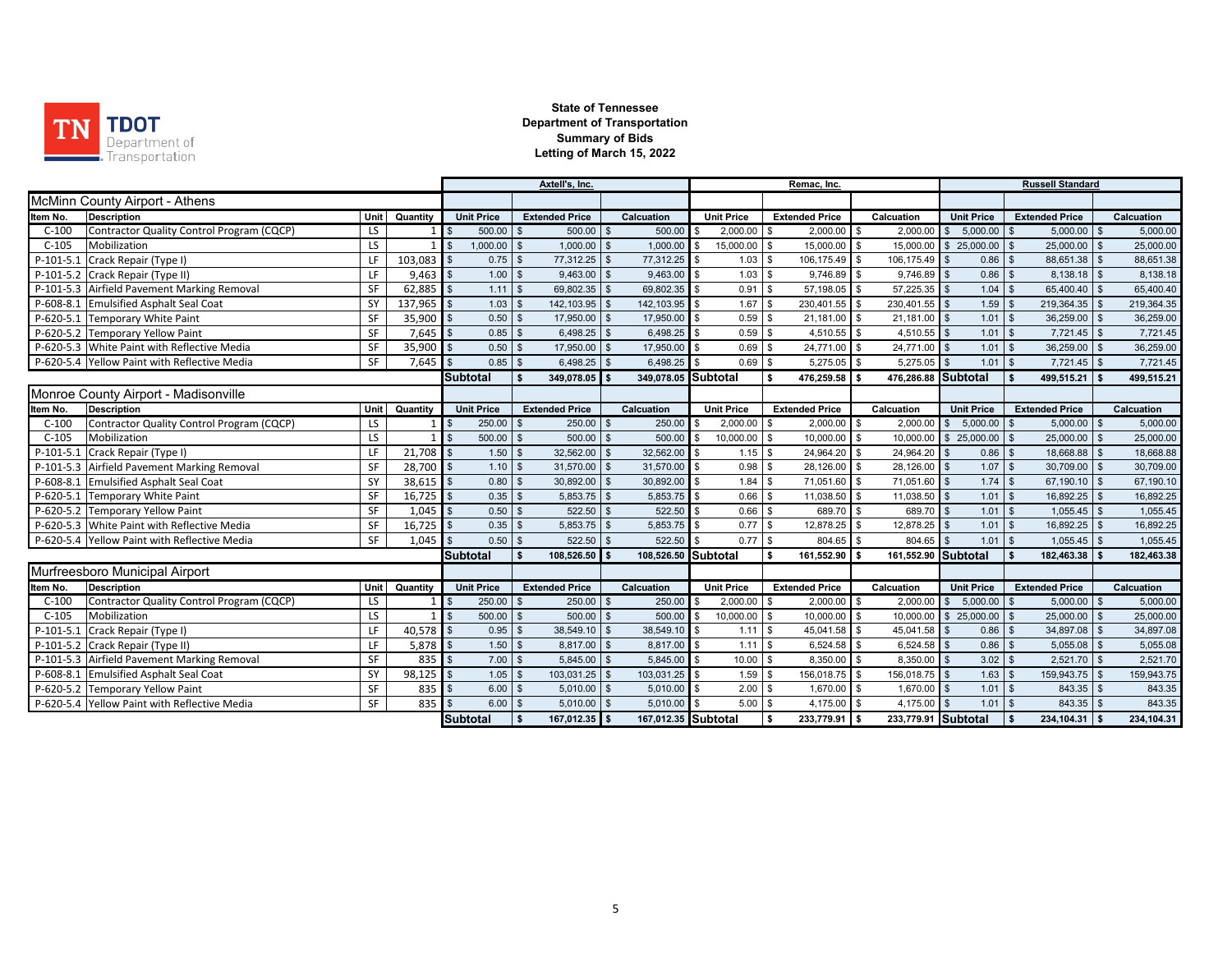

|                     |                                              | Axtell's, Inc. |                 |                |                   |                |                       | Remac, Inc.        |                     |                |                   |                                 |              | <b>Russell Standard</b> |                    |                   |                |                       |                    |            |
|---------------------|----------------------------------------------|----------------|-----------------|----------------|-------------------|----------------|-----------------------|--------------------|---------------------|----------------|-------------------|---------------------------------|--------------|-------------------------|--------------------|-------------------|----------------|-----------------------|--------------------|------------|
|                     | Smithville Municipal Airport                 |                |                 |                |                   |                |                       |                    |                     |                |                   |                                 |              |                         |                    |                   |                |                       |                    |            |
| Item No.            | <b>Description</b>                           | Unit           | Quantity        |                | <b>Unit Price</b> |                | <b>Extended Price</b> |                    | Calcuation          |                | <b>Unit Price</b> | <b>Extended Price</b>           |              | Calcuation              |                    | <b>Unit Price</b> |                | <b>Extended Price</b> |                    | Calcuation |
| $C-100$             | Contractor Quality Control Program (CQCP)    | LS             | $1\vert$        |                | 2,500.00          |                | 2,500.00              |                    | 2,500.00            |                | 2,000.00          | 2,000.00<br>\$                  | \$           | 2,000.00                | \$                 | 5,000.00          | $\sqrt{3}$     | 5,000.00              | \$                 | 5,000.00   |
| $C-105$             | Mobilization                                 | LS.            |                 | $\mathfrak{L}$ | 5,000.00          | $\mathbf{s}$   | 5,000.00              | $\mathbf{\hat{s}}$ | 5,000.00            | \$             | 12,000.00         | $\mathbf{\hat{s}}$<br>12,000.00 | \$           | 12,000.00               | \$                 | 25,000.00 \$      |                | 25,000.00 \$          |                    | 25,000.00  |
| $P-101-5.1$         | Crack Repair (Type I)                        | LF             | $30,314$ \$     |                | 0.75              | $$\mathbb{S}$$ | 22,735.50             | \$                 | 22,735.50           | \$             | 1.15              | \$<br>34,861.10                 | \$           | 34,861.10               |                    | $0.86$ \$         |                | 26,070.04 \$          |                    | 26,070.04  |
|                     | P-101-5.2 Crack Repair (Type II)             | LF             | 2,503           |                | 2.00              | \$             | 5,006.00              | $\mathfrak{s}$     | 5,006.00            |                | 1.15              | 2,878.45<br>\$                  | \$           | 2,878.45                |                    | 0.86              | $\mathbf{s}$   | 2,152.58              | $\mathbb{S}$       | 2,152.58   |
|                     | P-101-5.3 Airfield Pavement Marking Removal  | SF             | 43,575          | $\mathbf{s}$   | 0.26              | \$             | 11,329.50             | $\mathbf{f}$       | 11,329.50           | $\mathfrak{L}$ | 0.94              | 40,960.50<br>\$                 | \$           | 40,960.50               |                    | 1.05              | l \$           | 45,753.75 \$          |                    | 45,753.75  |
|                     | P-605-5.1 Joint Sealing Filler               | LF             | 605             | $\mathbf{\$}$  | 5.00              | \$             | 3,025.00              | $\mathfrak{s}$     | 3,025.00            | \$             | 40.00             | 24,200.00<br><b>S</b>           | \$           | 24,200.00               |                    | 5.90              | l \$           | 3,569.50              | $\mathfrak{s}$     | 3,569.50   |
|                     | P-608-8.1 Emulsified Asphalt Seal Coat       | SY             | 58,520          |                | 1.20              | $\mathbf{s}$   | 70,224.00             | $\mathbf{f}$       | 70,224.00           | \$             | 1.74              | 101,824.80<br>\$                | $\mathbf{s}$ | 101,824.80              |                    | 1.73              | l \$           | 101,239.60            | $\mathfrak{s}$     | 101,239.60 |
|                     | P-620-5.1 Temporary White Paint              | SF             | 17,135          | $\mathfrak{s}$ | 0.50              | \$             | 8,567.50              |                    | 8,567.50            | \$             | 0.66              | 11,309.10<br>\$                 | \$           | 11,309.10               |                    | $1.01$            | l \$           | 17,306.35             | $\mathfrak{L}$     | 17,306.35  |
|                     | P-620-5.2 Temporary Yellow Paint             | SF             | 900             |                | 1.25              | $\mathbb{S}$   | 1,125.00              | $\mathbf{s}$       | 1,125.00            | \$             | 0.66              | $\mathbf{\hat{s}}$<br>594.00    | \$           | 594.00                  |                    | $1.01$ \$         |                | 909.00                | $\mathfrak{s}$     | 909.00     |
|                     | P-620-5.3 White Paint with Reflective Media  | SF             | 17,135          | $\mathfrak{L}$ | 0.50              | $\mathbb{S}$   | 8,567.50              | $\mathbf{\hat{s}}$ | 8,567.50            | \$             | 0.77              | \$<br>13,193.95                 | $\mathbf{s}$ | 13,193.95               |                    | 1.01              | l \$           | 17,306.35             | $\mathbf{s}$       | 17,306.35  |
|                     | P-620-5.4 Yellow Paint with Reflective Media | SF             | 900             |                | 1.25              | \$             | 1,125.00              |                    | 1,125.00            |                | 0.77              | \$<br>693.00                    | \$           | 693.00                  |                    | 1.01              | $\mathfrak{L}$ | 909.00                |                    | 909.00     |
|                     |                                              |                |                 |                | <b>Subtotal</b>   | \$             | 139,205.00            |                    | 139,205.00 Subtotal |                |                   | 244,514.90<br>\$                | \$           | 244,514.90 Subtotal     |                    |                   | - \$           | 245,216.17            |                    | 245,216.17 |
|                     | Sumner County - Music City Executive Airport |                |                 |                |                   |                |                       |                    |                     |                |                   |                                 |              |                         |                    |                   |                |                       |                    |            |
| Item No.            | <b>Description</b>                           | Unit           | Quantity        |                | <b>Unit Price</b> |                | <b>Extended Price</b> |                    | Calcuation          |                | <b>Unit Price</b> | <b>Extended Price</b>           |              | Calcuation              |                    | <b>Unit Price</b> |                | <b>Extended Price</b> |                    | Calcuation |
| $C-100$             | Contractor Quality Control Program (CQCP)    | LS.            | $1\overline{ }$ | \$             | 2,500.00          | \$             | 2,500.00              | \$                 | 2,500.00            | <b>S</b>       | 2,000.00          | $2,000.00$ \$<br>\$             |              | 2,000.00                | $\mathbf{\hat{f}}$ | 5,000.00          | $\mathbf{s}$   | $5,000.00$ \$         |                    | 5,000.00   |
| $C-105$             | Mobilization                                 | LS             | 1 <sup>1</sup>  | $\mathbb{S}$   | 15,000.00         | $\mathbb{S}$   | 15,000.00             |                    | 15,000.00           | \$             | 15,000.00         | $\mathfrak s$<br>15,000.00      | \$           | 15,000.00               | \$                 | 25,000.00         | $\sqrt{3}$     | 25,000.00             | $\mathfrak s$      | 25,000.00  |
| $P-101-5.1$         | Crack Repair (Type I)                        | LF             | 67,311          | $\mathfrak{L}$ | 0.60              | $\mathbf{s}$   | 40,386.60             | $\mathbf{\$}$      | 40,386.60           | \$             | 1.09              | $\mathbf{\hat{s}}$<br>73,368.99 | \$           | 73,368.99               |                    | $0.86$ \$         |                | 57,887.46             | $\mathbb{S}$       | 57,887.46  |
|                     | P-101-5.2 Crack Repair (Type II)             | LF             | 204             | $\mathfrak{s}$ | 10.00             | $\mathbf{s}$   | 2,040.00              | $\mathbf{s}$       | 2,040.00            | \$             | 1.09              | 222.36<br>\$                    | \$           | 222.36                  |                    | $0.86$ \$         |                | 175.44                | $\mathfrak{s}$     | 175.44     |
|                     | P-101-5.3 Airfield Pavement Marking Removal  | SF             | 61,275          | \$             | 0.50              | \$             | 30,637.50             | - \$               | 30,637.50           | \$             | 0.91              | 55,760.25<br>\$                 | \$           | 55,760.25               |                    | $1.04$ \$         |                | 63,726.00 \$          |                    | 63,726.00  |
|                     | P-608-8.1 Emulsified Asphalt Seal Coat       | SY             | $154,325$ \$    |                | 1.05              | $\mathbb{S}$   | 162,062.25            | - \$               | 162,041.25 \$       |                | 1.62              | 250,006.50<br>\$                | \$           | 250,006.50              |                    | 1.53              | l \$           | $236,117.25$ \$       |                    | 236,117.25 |
|                     | P-620-5.1 Temporary White Paint              | SF             | 33,150          | $\mathbf{\$}$  | 0.50              | $\mathfrak s$  | 16,575.00             | - \$               | 16,575.00           | $\mathfrak s$  | 0.59              | $\mathfrak s$<br>19,558.50      | \$           | 19,558.50               |                    | 1.01              | 1S             | 33,481.50 \$          |                    | 33,481.50  |
|                     | P-620-5.2 Temporary Yellow Paint             | SF             | 9,250           | \$             | 0.75              | $\mathfrak s$  | 6,937.50              | \$                 | 6,937.50            | \$             | 0.59              | 5,457.50<br>\$                  | $\sqrt{3}$   | 5,457.50                |                    | $1.01$ \$         |                | 9,342.50              | $\mathbb{S}$       | 9,342.50   |
|                     | P-620-5.3 White Paint with Reflective Media  | SF             | 33,150          |                | 0.50              | $\mathfrak{L}$ | 16,575.00             |                    | 16,575.00           | \$.            | 0.69              | 22,873.50<br>- \$               | \$           | 22,873.50               |                    | 1.01              | l \$           | 33,481.50             | $\mathbf{\hat{f}}$ | 33,481.50  |
|                     | P-620-5.4 Yellow Paint with Reflective Media | SF             | 9,250           |                | 0.75              | $\mathfrak{S}$ | 6,937.50              | \$                 | 6,937.50            |                | 0.69              | $\mathbf{\hat{s}}$<br>6,382.50  | \$           | 6,382.50                |                    | 1.01              |                | 9,342.50              |                    | 9,342.50   |
|                     |                                              |                |                 |                | <b>Subtotal</b>   | $\mathbf{s}$   | 299,651.35            |                    | 299,630.35 Subtotal |                |                   | \$<br>450,630.10                |              | 450,630.10 Subtotal     |                    |                   |                | 473,554.15            |                    | 473,554.15 |
|                     | Tullahoma Regional Airport                   |                |                 |                |                   |                |                       |                    |                     |                |                   |                                 |              |                         |                    |                   |                |                       |                    |            |
| Item No.            | <b>Description</b>                           | Unit           | Quantity        |                | <b>Unit Price</b> |                | <b>Extended Price</b> |                    | Calcuation          |                | <b>Unit Price</b> | <b>Extended Price</b>           |              | Calcuation              |                    | <b>Unit Price</b> |                | <b>Extended Price</b> |                    | Calcuation |
| $C-100$             | Contractor Quality Control Program (CQCP)    | LS             |                 | $1$ s          | 5,000.00          |                | 5,000.00              | \$                 | 5,000.00            |                | 2,000.00          | 2,000.00<br>\$                  | \$           | 2,000.00                | \$                 | 5,000.00          | l \$           | 5,000.00              | $\mathbf{s}$       | 5,000.00   |
| $C-105$             | Mobilization                                 | LS             |                 | $\mathbb{S}$   | 30,000.00         | \$             | 30,000.00             | $\frac{1}{2}$      | 30,000.00           |                | 16,000.00         | \$<br>16,000.00                 | \$           | 16,000.00               |                    | $$25,000.00$ \\$  |                | $25,000.00$ \$        |                    | 25,000.00  |
| $P-101-5.1$         | Crack Repair (Type I)                        | LF             | 72,063          | \$             | 0.70              | $$\mathbb{S}$$ | 50,444.10             | \$                 | 50,444.10           | \$             | 1.05              | 75,666.15 \$<br>\$              |              | 75,666.15               |                    | $0.86$ \$         |                | $61,974.18$ \$        |                    | 61,974.18  |
|                     | P-101-5.2 Crack Repair (Type II)             | LF             | 7,838           | l \$           | 1.35              | $\mathbf{s}$   | 10,581.30             | $\mathbf{f}$       | 10,581.30           | \$             | 1.05              | 8,229.90<br>\$                  | \$           | 8,229.90                |                    | $0.86$ \$         |                | 6,740.68 \$           |                    | 6,740.68   |
|                     | P-101-5.3 Airfield Pavement Marking Removal  | SF             | 89,875          | $\mathbf{\$}$  | 0.30              | $\mathbb{S}$   | 26,962.50             | -96                | 26,962.50           | \$             | 0.88              | 79,090.00<br>\$                 | \$           | 79,090.00               |                    | $1.03$ \$         |                | 92,571.25             | $\mathfrak{s}$     | 92,571.25  |
|                     | P-608-8.1 Emulsified Asphalt Seal Coat       | SY             | 115,000         | $\mathfrak{L}$ | 1.00              | \$             | 115,000.00            |                    | 115,000.00          | \$             | 1.69              | 194,350.00<br>\$                | \$           | 194,350.00              |                    | $1.68$ \$         |                | 193,200.00            | l \$               | 193,200.00 |
|                     | P-620-5.1 Temporary White Paint              | SF             | 66,880          | $\mathbf{\$}$  | 0.35              | $\mathfrak{s}$ | 23,408.00             |                    | 23,408.00           | \$             | 0.52              | 34,777.60<br>\$                 | \$           | 34,777.60               |                    | 1.01              | l \$           | 67,548.80             | $\mathfrak{s}$     | 67,548.80  |
|                     | P-620-5.2 Temporary Yellow Paint             | SF             | 21,930          | $\mathfrak{L}$ | 0.15              | $\mathbb{S}$   | 3,289.50              |                    | 3,289.50            | \$             | 0.52              | 11,403.60<br>\$                 | \$           | 11,403.60               |                    | 1.01              |                | 22,149.30             | <b>S</b>           | 22,149.30  |
|                     | P-620-5.3 White Paint with Reflective Media  | SF             | 66,880          | $\mathbf{s}$   | 0.35              | $\mathbb{S}$   | 23,408.00             |                    | 23,408.00           | l \$           | 0.62              | 41,465.60<br>\$                 | $\mathbf{s}$ | 41,465.60               |                    | 1.01              | $\mathbf{s}$   | 67,548.80 \$          |                    | 67,548.80  |
|                     | P-620-5.4 Yellow Paint with Reflective Media | SF             | 31,930          | \$             | 0.25              | $\mathfrak s$  | 7,982.50              | -96                | 7,982.50            | \$             | 0.62              | 19,796.60<br>\$                 | \$           | 19,796.60               |                    | $1.01$ \$         |                | 32,249.30 \$          |                    | 32,249.30  |
|                     | P-620-5.5 Black Paint                        | SF             | 28,305          |                | 0.50              | \$             | 14,152.50             |                    | 14,152.50           |                | 0.43              | <b>S</b><br>12,171.15           | \$           | 12,171.15               |                    | 1.23              |                | 34,815.15             | $\mathfrak{L}$     | 34,815.15  |
| P-620-5.6 Red Paint |                                              | SF             | 625             |                | 15.00             | \$             | 9,375.00              |                    | 9,375.00            |                | 3.50              | \$<br>2,187.50                  | \$           | 2,187.50                |                    | $1.23$ \$         |                | 768.75                | $\mathbf{\hat{f}}$ | 768.75     |
|                     |                                              |                |                 |                | <b>Subtotal</b>   | l \$           | 319,603.40 \$         |                    | 319,603.40 Subtotal |                |                   | \$<br>497,138.10 \$             |              | 497,138.10 Subtotal     |                    |                   | l s            | 609,566.21 \$         |                    | 609,566.21 |